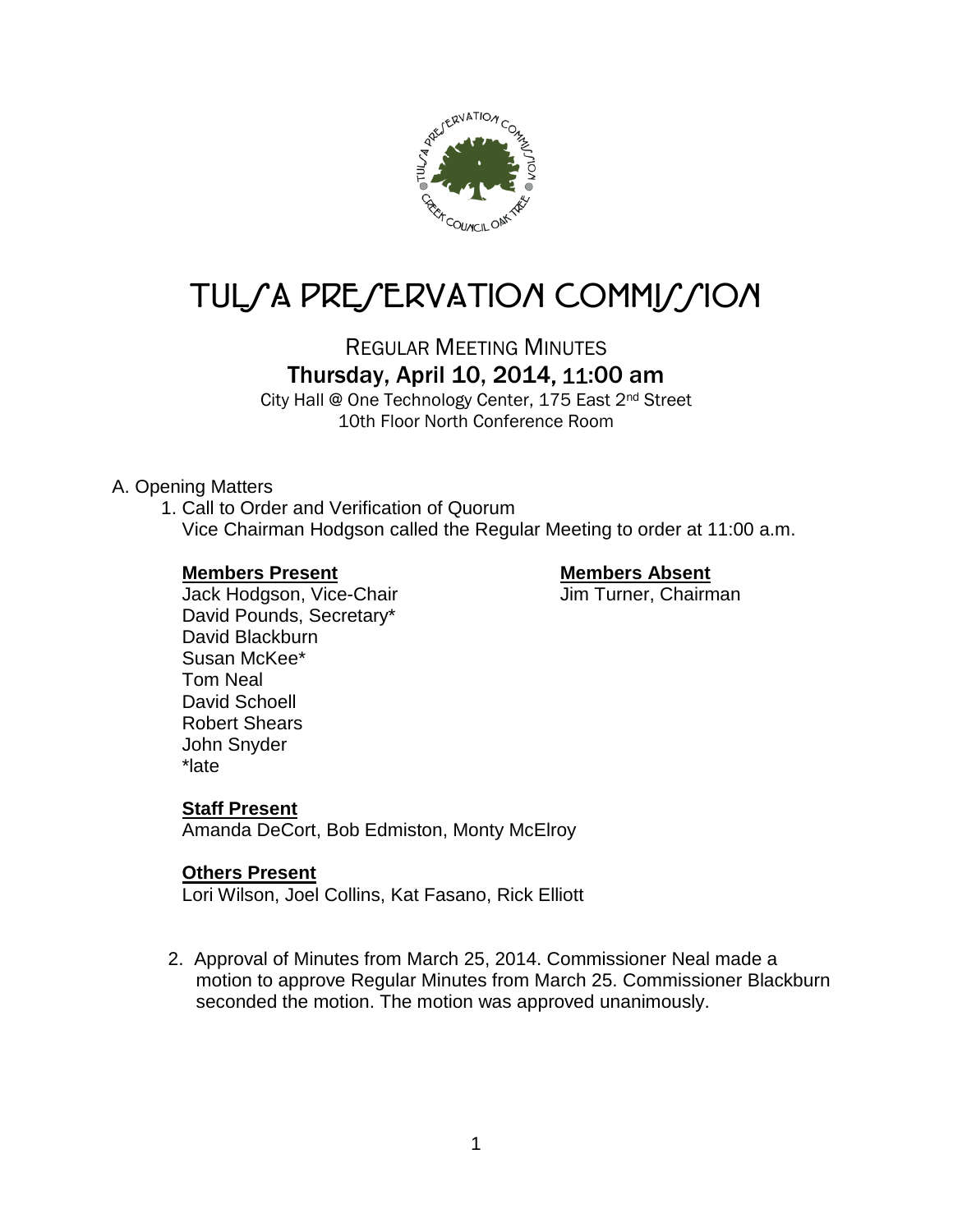# **Vote: Regular Meeting Minutes from March 25, 2014**

| In Favor     | <b>Opposed</b> | <b>Abstaining</b> | <b>Not Present</b> |
|--------------|----------------|-------------------|--------------------|
| 1. Blackburn | <b>None</b>    | <b>None</b>       | 1. McKee           |
| 2. Hodgson   |                |                   | 2. Pounds          |
| o Naol       |                |                   |                    |

- 3. Neal
- 4. Schoell
- 5. Shears
- 6. Snyder

#### 3. Disclosure of Conflicts of Interest No one reported a conflict of interest with the proposals on the agenda.

- B. Actionable Items
	- 1. **COA-14-08 / 1709 S. Cincinnati Place** (North Maple Ridge)

Applicant: Lori Wilson

COA Subcommittee Review Date: None Request:

- 1. Replace existing non-original wood porch railings and balusters with new decorative railings according to plans submitted.
- 2. Replace non-original concrete steps with wooden steps according to plans submitted.

Monty McElroy presented Ms. Wilson's Certificate of Appropriateness application to the Commission and read the applicable guidelines. Ms. Wilson was present to answer questions.

Applicant Lori Wilson added that many houses in Maple Ridge have concrete stairs, but on her street in the Maple Park addition, a lot of the duplexes and bungalows have wooden stairs. There's no evidence of what was there prior to the non-original pre-cast concrete now in place.

Commissioner Neal asked for clarification on the dimensions of the proposed balustrade. Ms. Wilson stated it would be built exactly as the example on Owasso Avenue (provided with the application) but scaled to fit their porch. The dimension of lumber would be the same. The top railing would be 3.5" thick and 5.5" wide.

Commissioner Neal made a motion to approve the application. Commissioner Blackburn seconded the motion. Vice-Chairman Hodgson asked for a vote on the motion.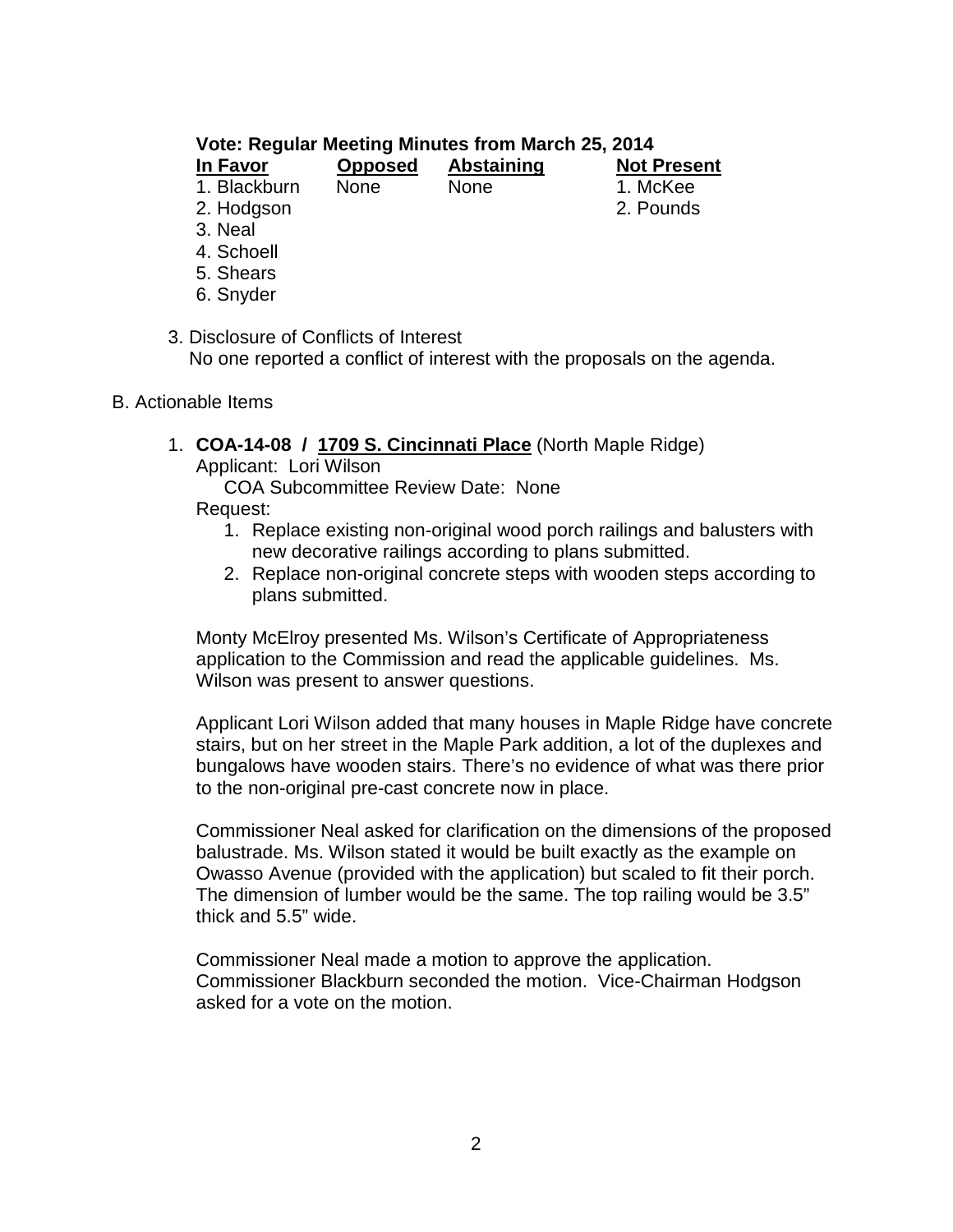#### **Vote: 1709 S. Cincinnati Place** (North Maple Ridge)

| In Favor     | <b>Opposed</b> | <b>Abstaining</b> | <b>Not Present</b> |
|--------------|----------------|-------------------|--------------------|
| 1. Blackburn | None           | <b>None</b>       | <b>None</b>        |
| 2. Hodgson   |                |                   |                    |
| 3. McKee     |                |                   |                    |
| 4. Neal      |                |                   |                    |
| 5. Pounds    |                |                   |                    |
| 6. Schoell   |                |                   |                    |
|              |                |                   |                    |

7. Shears

8. Snyder

The motion to approve was approved unanimously. Guideline cited: A.6.1, A.6.3, and A.6.4.

# 2. **COA-14-09 / 1331 E. 18th Street** (Swan Lake)

Applicant: Kathleen Fasano

COA Subcommittee Review Date: March 6 and April 3, 2014 Request:

Construct concrete block retaining wall faced with manufactured stone veneer, according to plans submitted.

Monty McElroy presented Ms. Fasano's Certificate of Appropriateness application to the Commission and read the applicable guidelines. Ms. Fasano and her contractor, Rick Elliott, were present to answer questions.

Commissioner Hodgson offered comments from the COA Subcommittee Report. The Subcommittee found the application complete and moved it forward to the full Commission.

Commissioner Shears discussed the structural aspects of the footings. He advised the applicant that it would be quite a process and what would likely be required from a structural engineer for permit approval.

Commissioners discussed dry stack verses grouted. The consensus was that the grouted product was more appropriate to the neighborhood rather than the dry stack. Examples were reviewed of existing grouted retaining walls.

Commissioner Blackburn recommended that the application be approved with the conditions that the wall be grouted and that it turn back to stack on top of the bulkheads at the end, as shown in the photo of the wall at 1347 E.  $18<sup>th</sup>$ Street.

Commissioner Hodgson made a motion to approve the application with conditions. Commissioner Blackburn seconded the motion. Vice-Chairman Hodgson asked for a vote on the motion.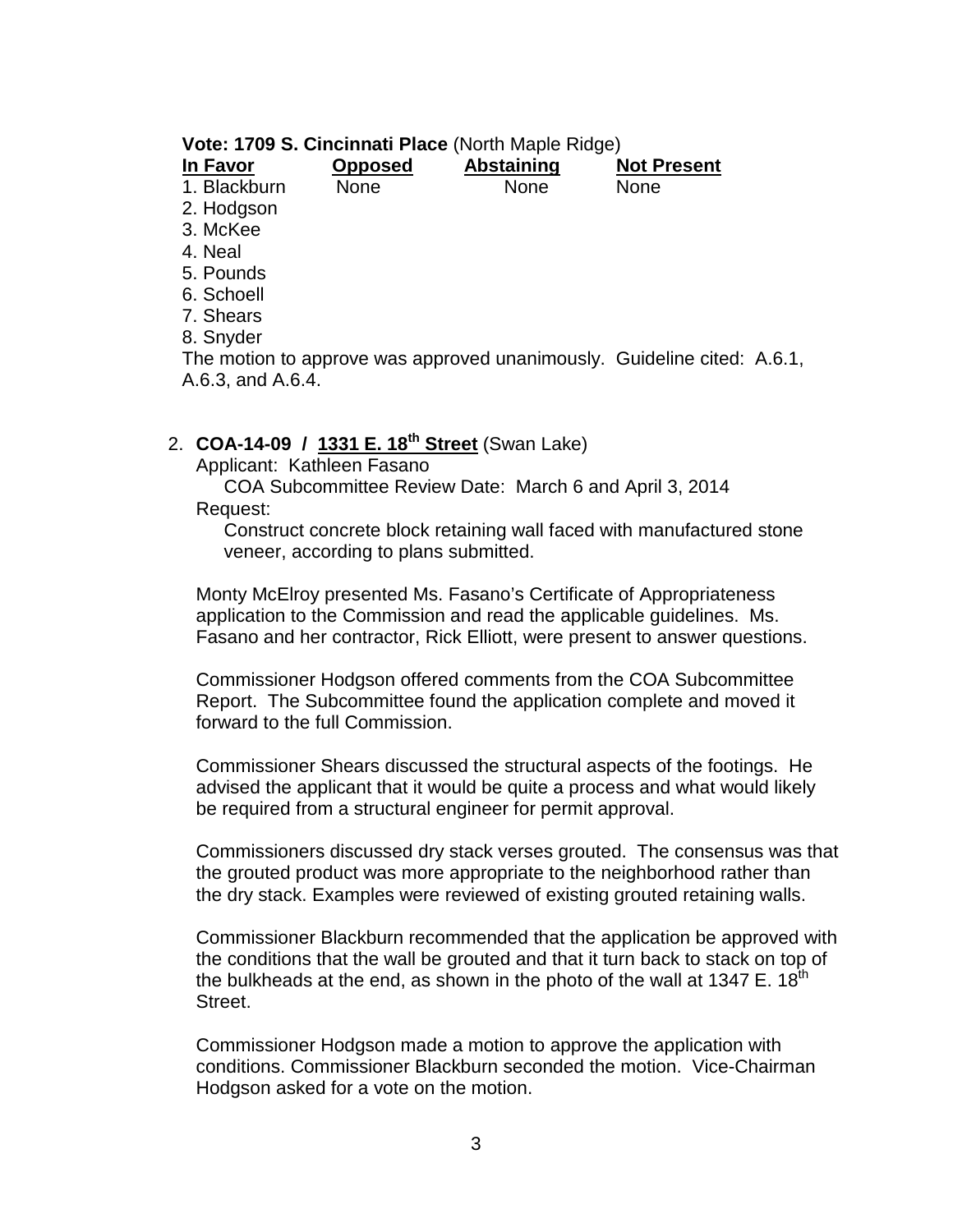# **Vote: 1331 E. 18th Street** (Swan Lake)

| In Favor     | <b>Opposed</b> | Abstaining | <b>Not Present</b> |
|--------------|----------------|------------|--------------------|
| 1. Blackburn | None           | 1. Shears  | <b>None</b>        |
| 2. Hodgson   |                |            |                    |
| 3. Mckee     |                |            |                    |

- 4. Neal
- 

5. Pounds 6. Schoell

7. Snyder

The motion to approve was approved by majority. Guidelines cited: G.1.3 and G.1.6.

### 3. **COA-14-10 / 1814 S. Detroit Ave** (North Maple Ridge)

Applicant: Joel Collins

COA Subcommittee Review Date: February 6, March 6 and April 3, 2014 Request:

Construct new single family house on vacant lot according to plans submitted.

Monty McElroy presented Mr. Collins' Certificate of Appropriateness application to the Commission and read the applicable guidelines. Mr. Collins was present to answer questions.

Commissioner Hodgson offered comments from the COA Subcommittee Reports. The Subcommittee found the application complete and moved it forward.

Commissioner Neal stated that he felt that the applicant had made a lot of effort on the project, but he felt the design was not a good fit and out of character for the neighborhood. He said the complexity of the roofline and massing gave it more of a south Tulsa feel rather than one that fits in the middle of a historic neighborhood.

Commissioner McKee agreed with Commissioner Neal and stated that she also had issues with the attached garage and vinyl windows.

Commissioner Hodgson made a motion to approve the application. Commissioner Blackburn seconded the motion. Vice-Chairman Hodgson asked for a vote on the motion.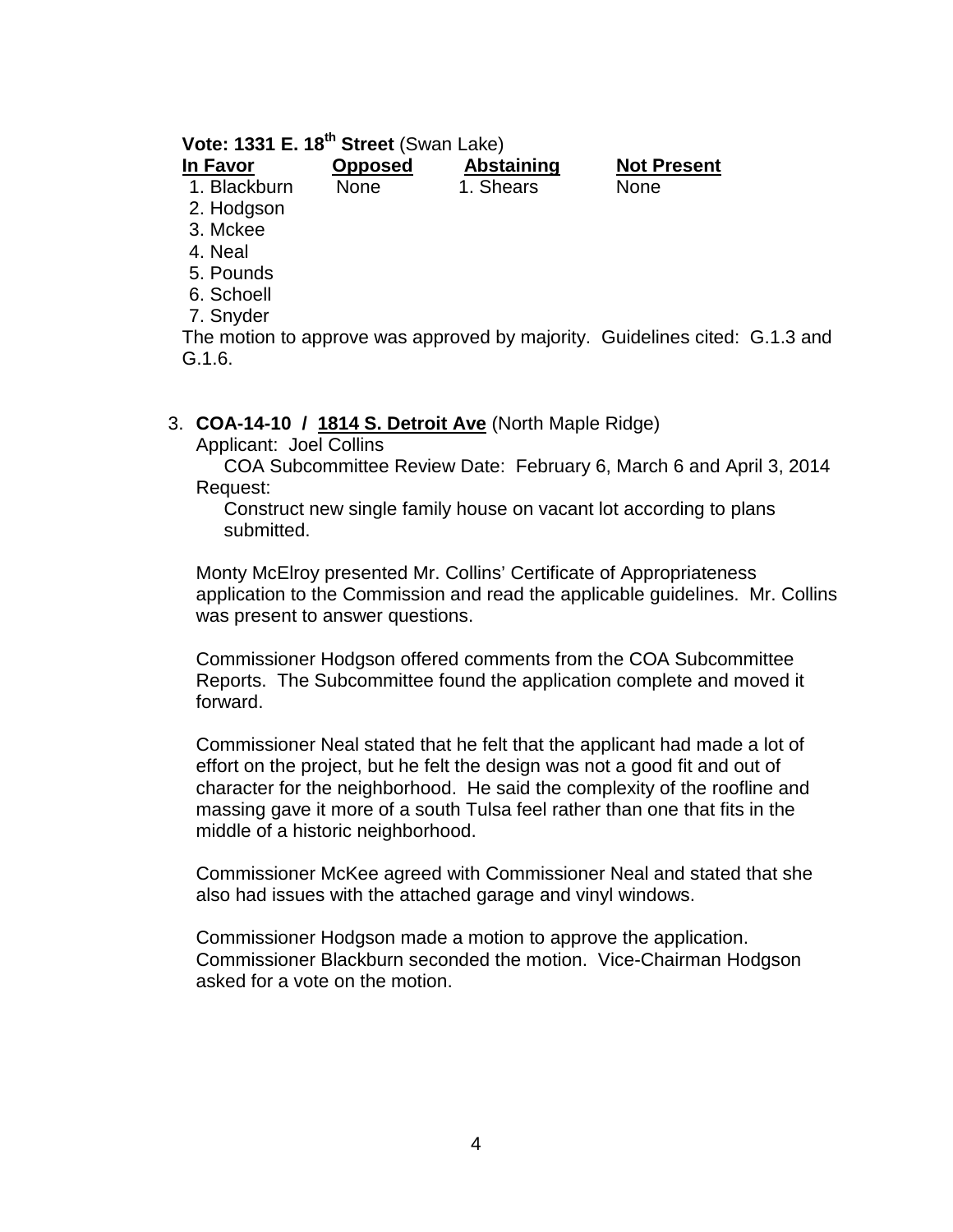# **Vote: 1814 S. Detroit Ave** (North Maple Ridge)

| In Favor     | <b>Opposed</b> | Abstaining  | <b>Not Present</b> |
|--------------|----------------|-------------|--------------------|
| 1. Blackburn | 1. McKee       | <b>None</b> | <b>None</b>        |
| 2. Hodgson   | 2. Neal        |             |                    |

- 3. Pounds
- 4. Schoell
- 5. Shears
- 6. Snyder
- 

The motion to approve was approved by majority. Guidelines cited: C.1.1, C.1.2, C.1.4, C.2.1, C.2.2, C.2.3, C.2.4, C.2.5, C.3.1, C.4.1, C.4.2, C.4.3, C.5.1 and C.5.2.

# C. Reports

1. Staff

Amanda DeCort talked about the Annual Statewide Preservation Conference and the CAMP training program to be held June 4 - 6 on the O.U. campus in Norman, OK. She encouraged commissioners to attend.

She also mentioned that the National Alliance of Preservation Commissions annual conference is in Philadelphia this July, and said that the conference is very worthwhile. She told Commissioners she would send the information by email.

She stated that consultant Susan Kline is in town to work on the National Register Nomination for the Evans building at the Evans Fintube site.

Bob Edmiston gave an update on the PUD process for the Barnard Trace development.

2. Chair

No report

3. Committees

a) Rules and Regulations No report

b) Outreach

Susan McKee reported that the Outreach Committee would like to have a preservation festival in May of 2015, with more details forthcoming. She asked if Commissioners would prefer "festival" or "celebration." John Snyder pointed out that you can sell more tickets to a festival.

D. New Business

None